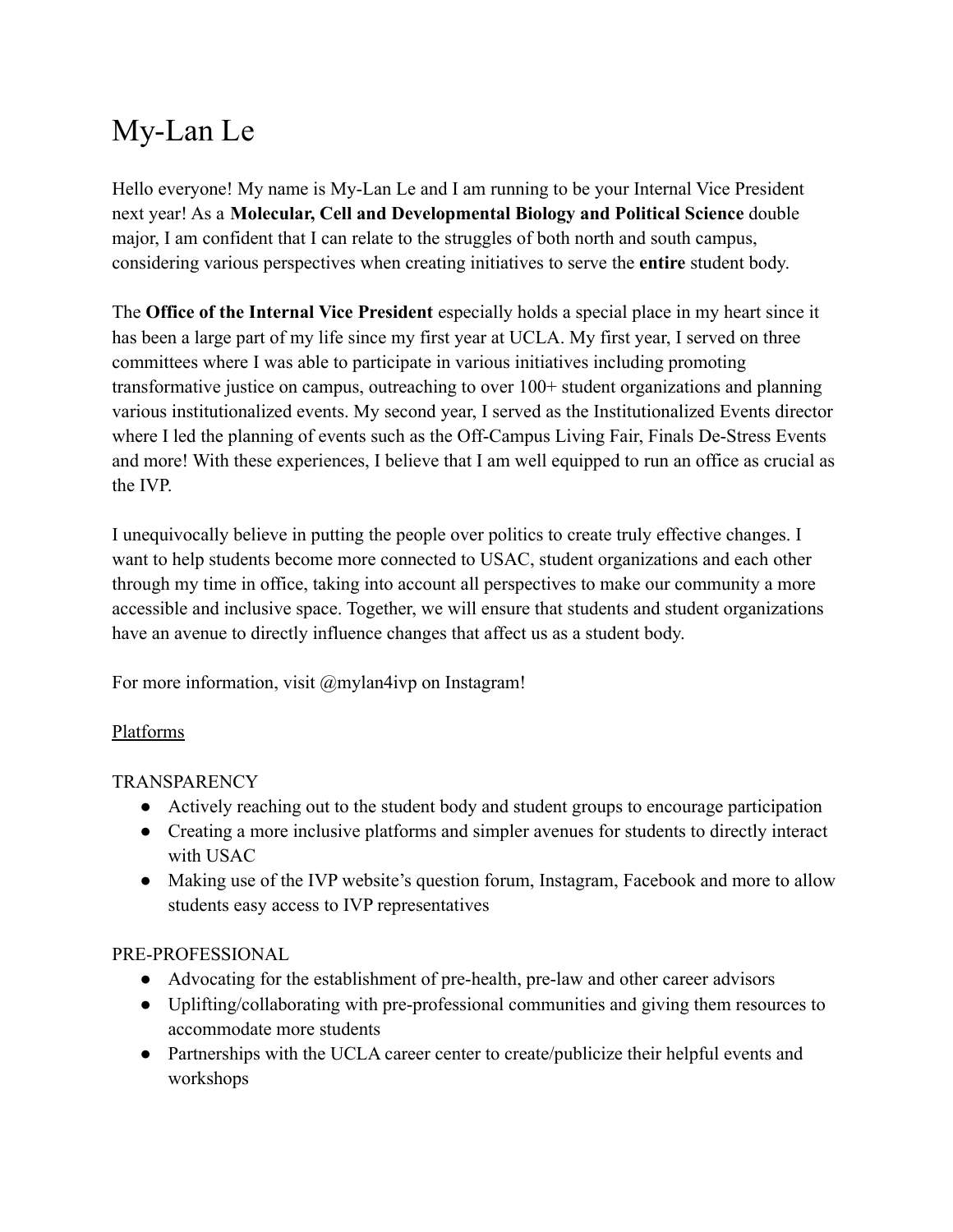● Increasing accessibility to professionals in various fields to demystify professional opportunities

## UPLIFTING STUDENT ORGANIZATIONS AND COMMUNITIES

- Creating representatives for categories of organizations as stakeholders in USAC decisions
- Actively reaching out to student organizations and students to offer input into USAC *initiatives*
- Providing resources to student organizations and student leaders to effectively manage their organizations such as increased funding and administrative support

### STUDENT INVOLVEMENT

- Reforming the Enormous Activities Fair to accommodate varying schedules and integrating an online element for that students can not attend
- Creating more avenues for clubs and organizations to market themselves by utilizing USAC social media
- Increasing accessibility to school wide events
- Providing platforms for students to network

# EDUCATION ACCESSIBILITY

- Reforming enrollment to offer more classes based on student's future course plans
- Pushing administration to fund more technology and media resources to improve quality of virtual class options
- Increasing mental health resource accessibility by utilizing online resources and offering more virtual counseling

# **Experience**

Office of the Internal Vice President, Institutionalized Events Director

- Hosted Movies with the IVP, 4 Final Exam De-Stress Events and Food Trucks for Finals
- Collaborated with ASUCLA and Westwood landowners to host the ASUCLA T-shirt Contest and Off-Campus Living Fair
- Co-managed a team of 4 staff members

Roosevelt Network at UCLA, Internal Director of Fellowship

- Co-authored policy memo on healthcare access for COVID-19 to be published in our journal
- Planned meeting agendas and created powerpoints for weekly meetings
- Planned icebreakers, retreats, socials and other events